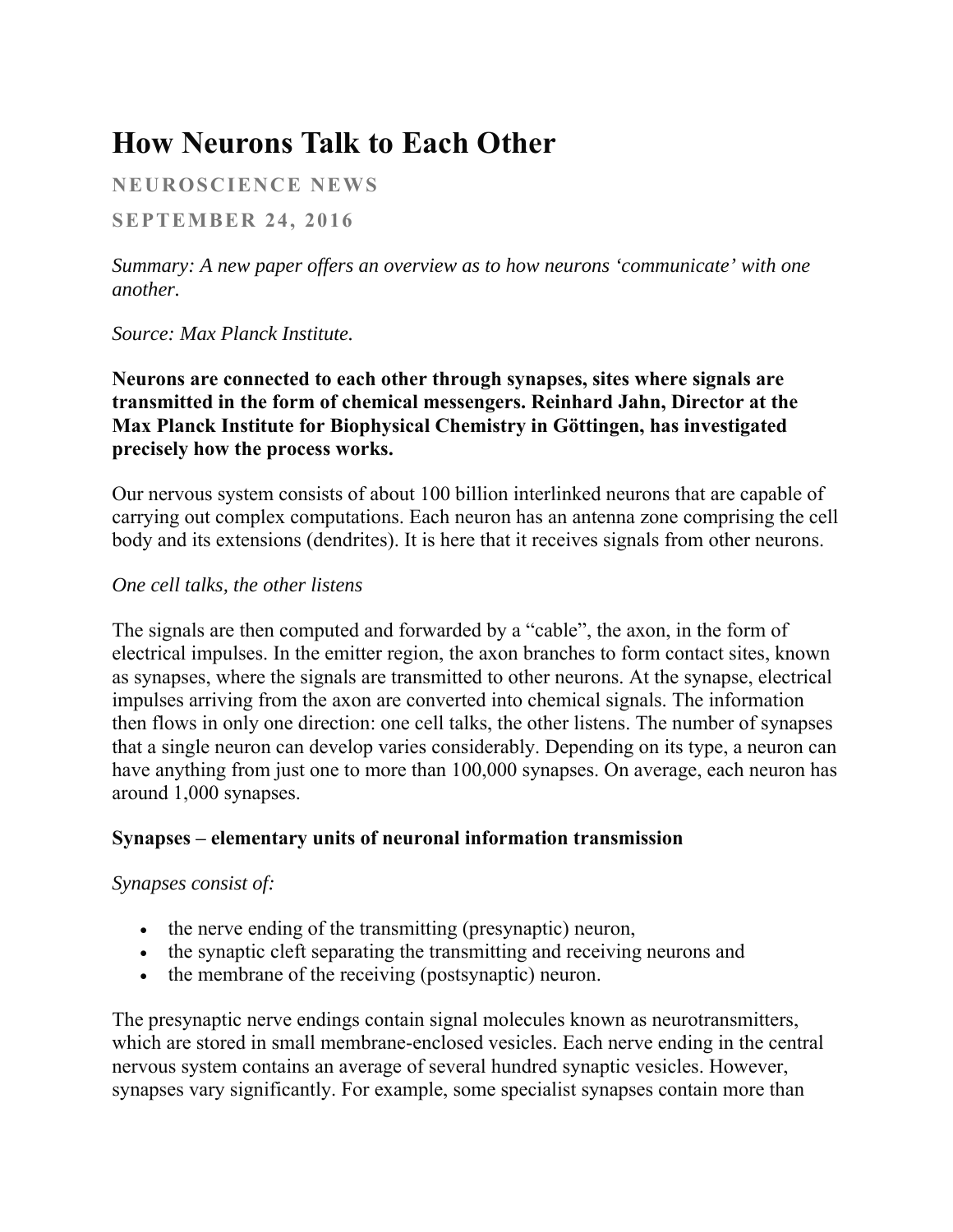100,000 vesicles. They include the synapses that control our muscles. At each synapse some vesicles are always in the starting position, "lurking", as it were, on the presynaptic plasma membrane to which they have docked.

### **Molecular machines at work**

An electrical signal arriving at the nerve ending activates calcium channels in the plasma membrane. Calcium ions from outside then flow through the channels into the interior of the synapse. There, the inflowing calcium ions encounter and activate a molecular machine located between the vesicle membrane and the plasma membrane. This machine causes the membranes of the vesicles in the starting position to fuse with the plasma membrane and release the neurotransmitters contained in the vesicles into the synaptic cleft.



Illustration of a neuron (left) and a synapse (right). NeuroscienceNews.com image is credited to MPI for Biophysical Chemistry.

On the other side of the synaptic cleft, the neurotransmitters come into contact with docking sites on the membrane of the receiving neuron which regulate the electrical properties of that membrane. This alters the electrical resistance of the membrane. The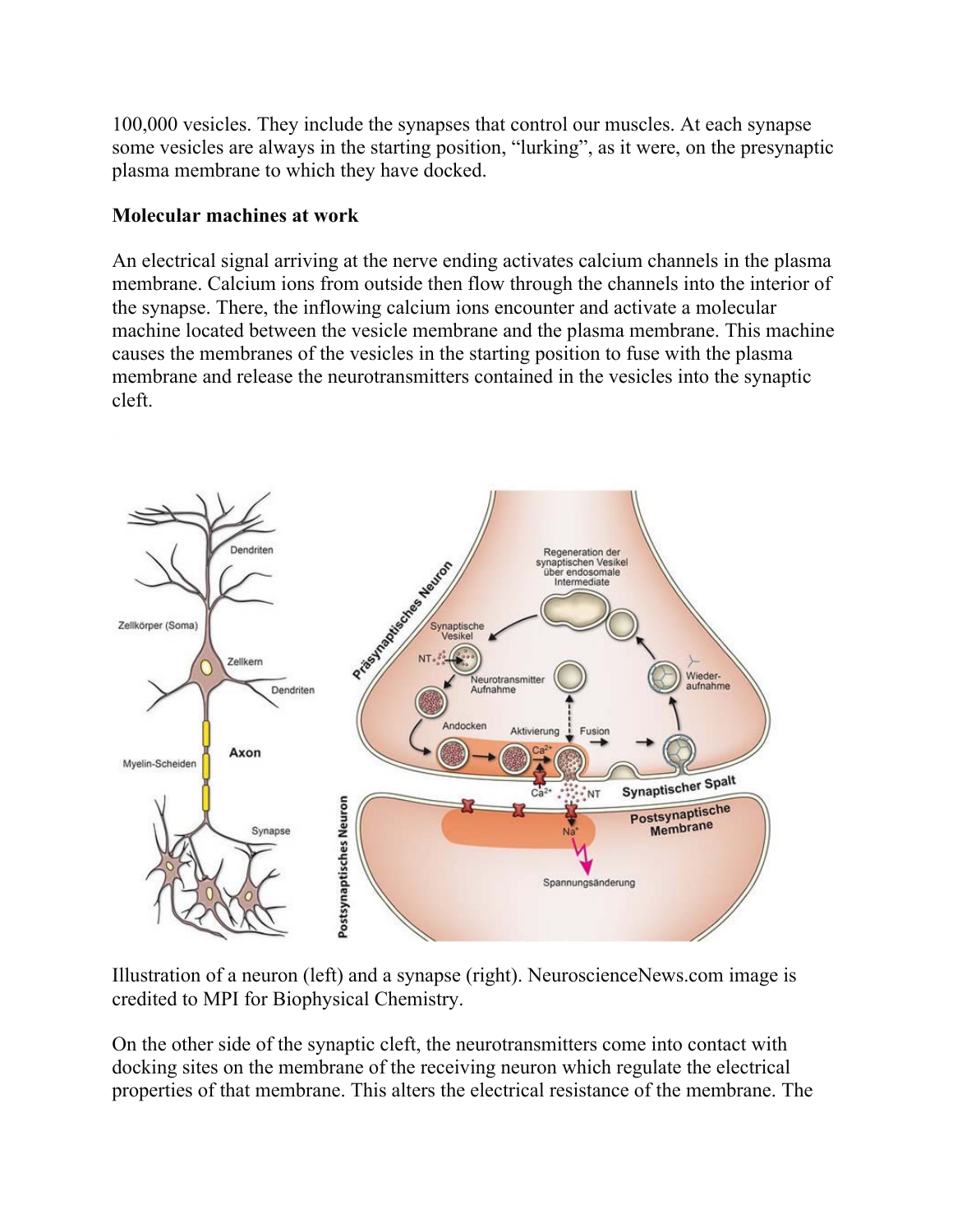receiving cell is able to process the resulting potential change rapidly. Only around one thousandth of a second elapses between the arrival of an impulse and the potential change on the other side of the synaptic cleft. In fact, synaptic transmission is one of the fastest biological processes known. Nevertheless, it is positively sluggish in comparison to a transistor.

# **Synaptic vesicles: not just storage organelles**

A synaptic vesicle is not just a kind of membrane-bound "storage tank" for neurotransmitters. Its membrane contains a whole series of proteins that have barely changed over millions of years of evolution. A group of these proteins, the neurotransmitter transporters, are responsible for pumping neurotransmitters from the cytoplasm into the vesicles, where they accumulate. This process requires a great deal of energy, which is provided by another protein molecule, proton ATPase (V-ATPase), that pumps protons into the vesicles – a process that is fuelled by adenosine triphosphate (ATP). The pumps, in turn, use the resulting concentration gradient for the uptake of neurotransmitters.

In addition to these proteins required for "replenishing", the membranes of synaptic vesicles contain other components that enable the vesicles to fuse with the plasma membrane (including the SNARE protein synaptobrevin and the calcium sensor synaptotagmin). Once membrane fusion has occurred, they are transported back into the nerve ending. The synaptic vesicles are then recycled back into the nerve ending via several intermediate steps and are refilled with neurotransmitters. This process is repeated again and again, thousands of times in the life cycle of a vesicle.

The process by which synaptic vesicles function at the molecular level is intricate. Several years ago, we created a comprehensive inventory of all vesicle components. Because vesicles are tiny and complex in composition, this undertaking was not easy. Several teams from Germany, Japan, Switzerland and the United States collaborated for years in order to identify the protein and fat components of vesicles and develop a quantitative molecular model of a standard vesicle.

First, problems had to be solved that were not as straightforward as one might suppose, for example counting the number of vesicles in a solution and determining the quantities of proteins and membrane lipids present. The results were surprising even for experts. It turned out that the structure of a biological transport vesicle is shaped to a far greater extent by proteins than was previously thought: If the vesicle model is looked at from the outside, the lipid membrane (yellow) can barely be seen for the sheer number of proteins. Yet the model only contains around 70 percent of the total quantity of protein present.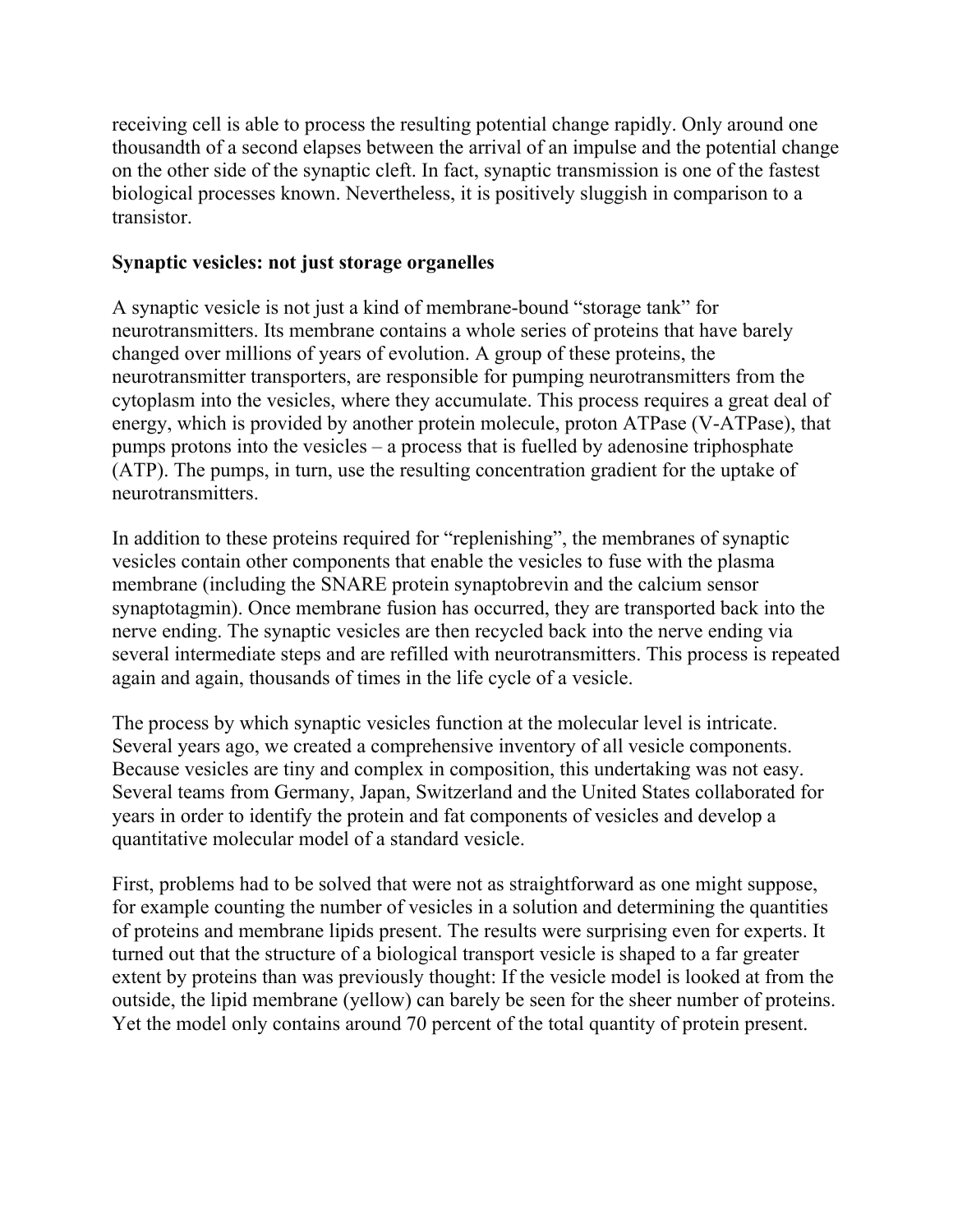

Molecular model of a synaptic vesicle showing the main proteins. NeuroscienceNews.com image is credited to MPI for Biophysical Chemistry.

This work formed the basis for further investigations. It has meanwhile been possible to distinguish the vesicles that transport various neurotransmitters from each other and to compare them. Contrary to what was believed, they differ only slightly in their composition. In addition, various vesicles that had already docked to the plasma membrane were isolated, allowing their protein composition to be analyzed as well.

## **How do the membranes fuse?**

A second aim of the research is to gain an understanding of the functional details of the protein machine responsible for membrane fusion. The proteins involved have been characterized for over a decade, but is still not clear how they manage to fuse the membranes within less than one millisecond following an influx of calcium ions.

SNARE proteins – small protein molecules that reside in the plasma membrane and vesicle membrane − are responsible for the fusion process itself. Whenever the